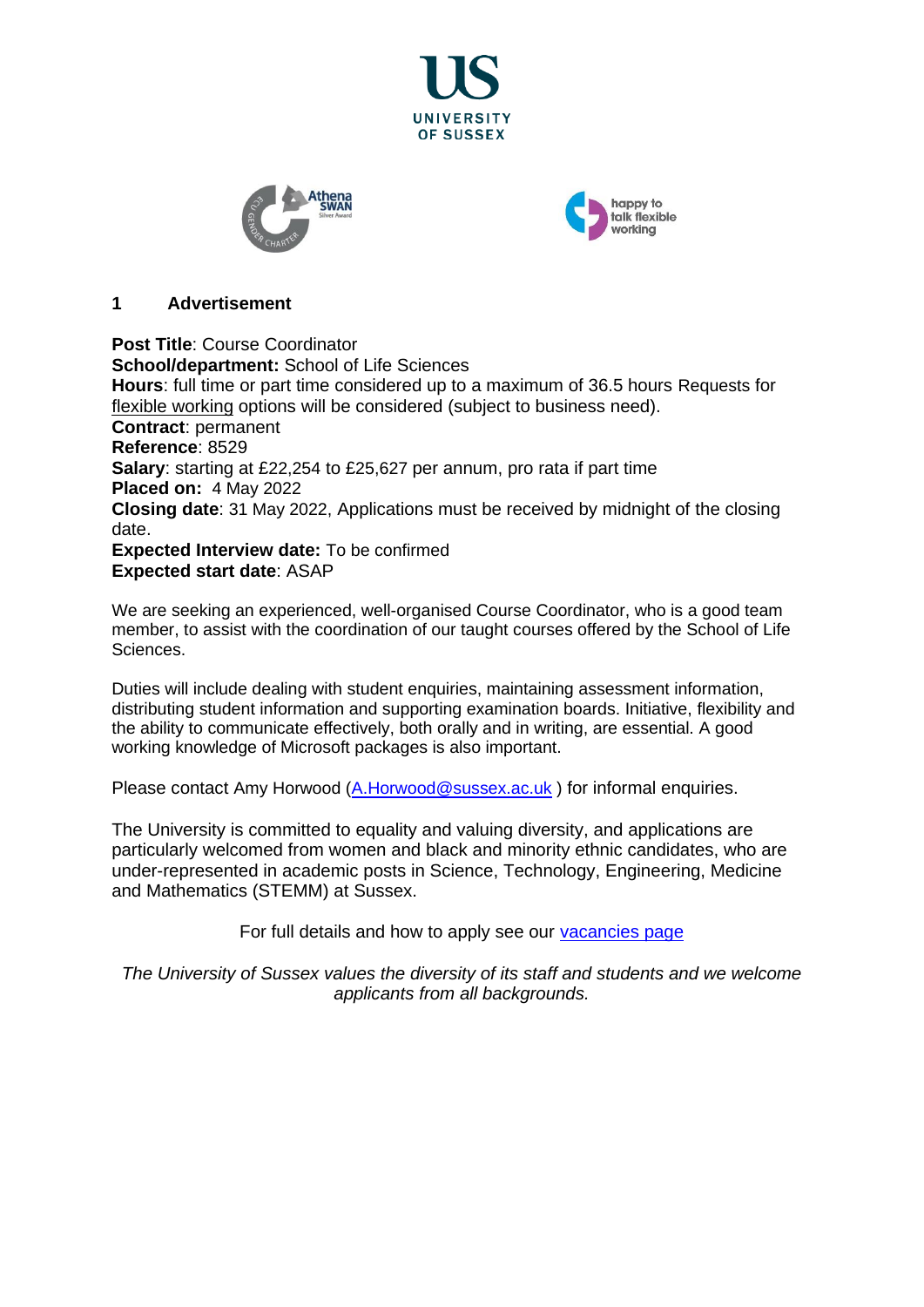# **2. The School / Division**

The [School of Life Sciences](http://www.sussex.ac.uk/lifesci/) has a mission statement *to enhance human health and environmental sustainability, through research, education and knowledge exchange.* It undertakes research, teaching and engagement across a wide range of the Life Sciences, from Chemistry to Conservation Biology. The breadth and depth of cutting-edge research and innovative teaching practice requires a diverse community who work across boundaries to deliver excellence.

The School is the largest in the University in terms of research activity, with an annual research income of £16m, and is one of the largest in terms of student and staff population: The School has a teaching and research faculty of around 100, over 200 research fellows and technicians, and an administrative team of around 25. We aim to develop scientists that are able to connect with global issues and develop innovative solutions to the challenges that face the planet.

The School is committed to the [University's core values](https://www.sussex.ac.uk/strategy/) of kindness, integrity, inclusion, collaboration and courage. The Equality, Diversity and Inclusion Committee (with representation on the School Management Committee) promotes and encourages our values across the School, [championing initiatives](http://www.sussex.ac.uk/lifesci/equality-diversity-and-inclusion/) that meet the [University's goals](https://www.sussex.ac.uk/equalities/strategy) of being Equal, Diverse, Accessible and Flexible. We currently hold an Athena SWAN Silver Award and have a BAME Awarding Gap Committee who closely liaise with the University's Race Equality Charter committee. The School also hosts a wellbeing room and a multi-faith prayer room within its estate. We believe that equality, diversity and inclusion is everyone's business and aim to provide a friendly and supportive environment for all who work, study and visit the School of Life Sciences.

# **3. Job Description**

Job Description for the post of: Course Coordinator

| Department:             | N/A                                                                   |
|-------------------------|-----------------------------------------------------------------------|
| Section/Unit/School:    | <b>School of Life Sciences</b>                                        |
| Location:               | John Maynard Smith Building                                           |
| Grade:                  | 4                                                                     |
| <b>Responsible to:</b>  | Deputy School Administrator (Senior Course Coordinator day<br>to day) |
| <b>Responsible for:</b> | N/A                                                                   |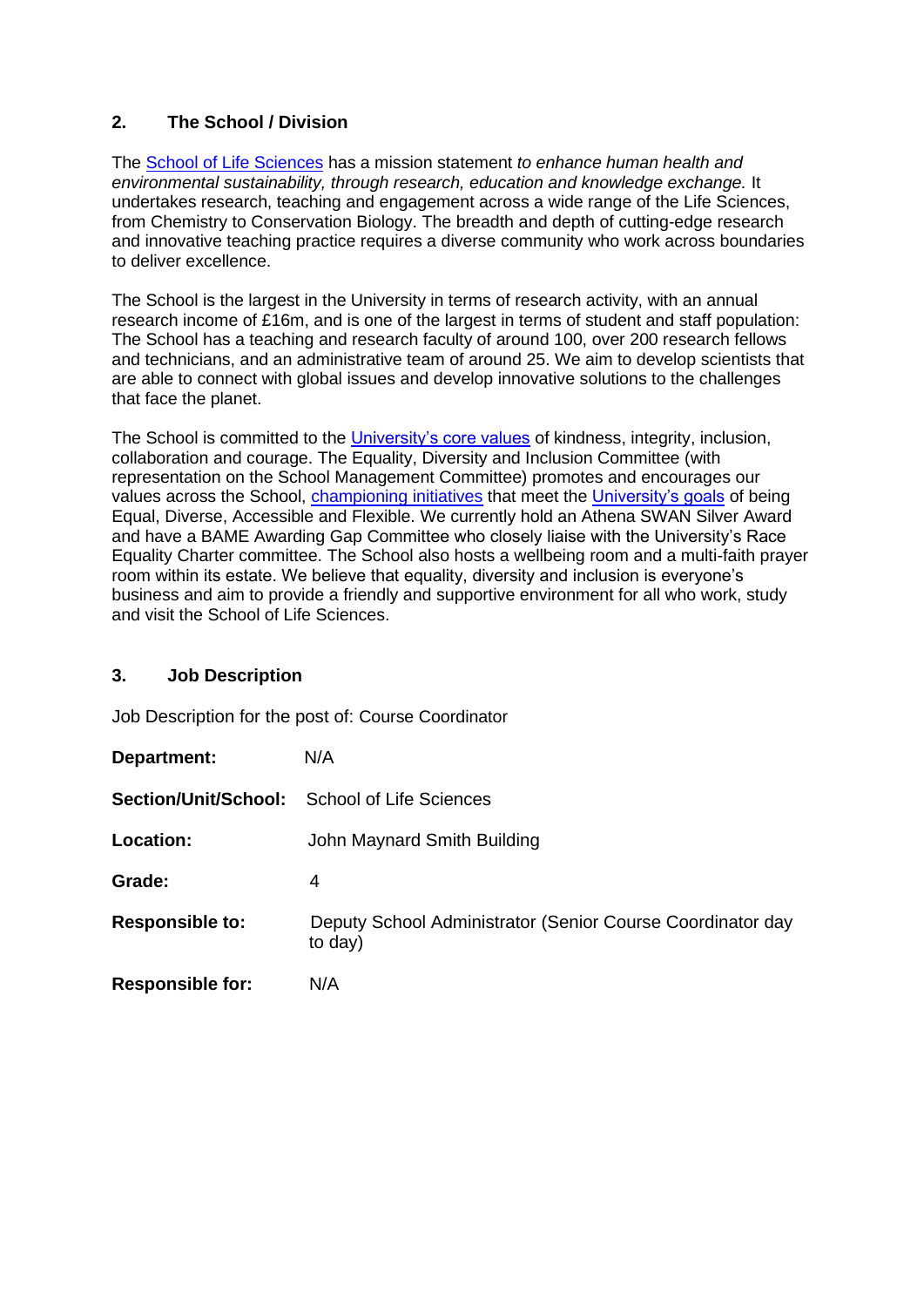# **Purpose of the post:**

To coordinate support for a range of taught courses within the School; supporting students; providing administrative support to members of staff.

#### **1. Administer the school's courses**

- 1.1 Assist with planning of teaching: maintain timetable relating information and plan teaching groups.
- 1.2 To co-ordinate school based 'keeping warm' activities for prospective students in liaison with colleagues in Student Recruitment Services.
- 1.3 Assist with planning the co-ordination of student course options.
- 1.4 Maintain, publish and distribute course outlines and reading lists and assist with the editing of handbooks and the website.
- 1.5 Support processes for academic advising and attendance monitoring.
- 1.6 Deal effectively and efficiently with enquiries from staff, students and visitors.

# **2 Support the administration of teaching support processes**

- Assist with the assessment and examination process in liaison with the convenors and other School support staff and the Student Progress and Assessment office, including supporting examination boards and external moderation.
- 2.2 Provide support for quality assurance and student feedback activities.
- 2.3 Where appropriate, support placement, field trips, sandwich years and other programme specific administration.
- 2.4 Provide assistance to student support services in respect of student attendance monitoring processes.

#### **3. Support the Director of Teaching and Learning and Subject Chairs**

- 3.1 Arrange and support relevant meetings.
- 3.2 Organise school and departmental events and circulate publicity.
- 3.3 In conjunction with Student Recruitment Services, support student recruitment events such as student admissions days and open days.
- 3.4 In conjunction with Student Recruitment Services, support student induction processes, including assisting school-level induction/reinduction events.

This Job Description sets out current duties of the post that may vary from time to time without changing the general character of the post or the level of responsibility entailed

# **4. Person Specification**

#### SKILLS / ABILITIES

|                                                          | Essential | Desirable |
|----------------------------------------------------------|-----------|-----------|
| Ability to deal effectively and to communicate well with | X         |           |
| people                                                   |           |           |
| Ability to work effectively to deadlines while under     | x         |           |
| pressure                                                 |           |           |
| Ability to plan own workload                             | x         |           |
| Good ICT skills including databases                      | X         |           |
| High degree of accuracy and attention to detail          | x         |           |